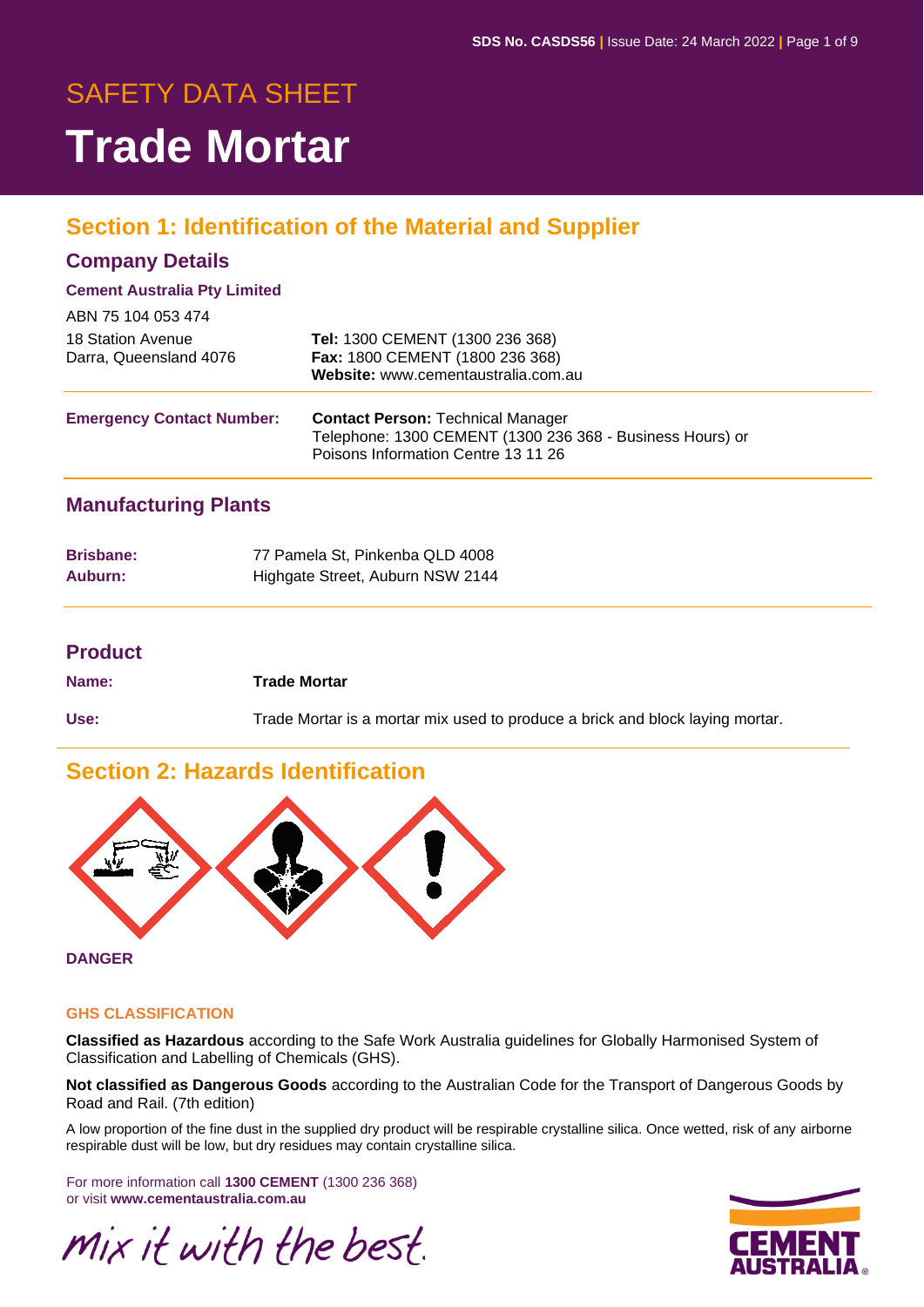#### **GHS CLASSIFICATION**

**Hazard Class and Category Serious Eye Damage/Eye Irritation: Category 1 Skin sensitisation: Category 1 Skin Corrosion/ Irritation: Category 2 Specific Target Organ Toxicity (Single Exposure): Category 3 Specific Target Organ Toxicity (Repeated Exposure): Category 1 Carcinogenicity: Category 1A**

#### **2.2 GHS Label elements**

**Pictograms and Signal Words**



**DANGER**

#### **Hazard Statement(s)**

| May cause silicosis-induced lung cancer through inhalation of airborne silica. |
|--------------------------------------------------------------------------------|
|                                                                                |

#### **Prevention Statement(s)**

| P <sub>101</sub> | If medical advice is needed, have product container or label at hand.                                                                                    |
|------------------|----------------------------------------------------------------------------------------------------------------------------------------------------------|
| P102             | Keep out of reach of children.                                                                                                                           |
| P103             | Read label before use.                                                                                                                                   |
| P202             | Do not handle until all safety precautions have been read and understood.                                                                                |
| P260             | Do not breathe dust/ Dry cement can become easily airborne. Wet surface before cutting<br>to reduce dust emissions/                                      |
| P264             | Wash any skin exposed to the product thoroughly after handling. Do not touch eyes until<br>hands are thoroughly washed clean of material.                |
| <b>P270</b>      | Do not eat drink or smoke when using this product.                                                                                                       |
| P271             | Use only outdoors or in a well-ventilated area.                                                                                                          |
| P272             | Contaminated work clothing should not be allowed out of the workplace.                                                                                   |
| P280             | Wear protective gloves in accordance with AS2161. Nitrile gloves of 8mil thickness. Wear<br>dust proof eye protection in accordance with (AS/NZS1337.1). |

#### **Response Statement(s)**

| P305+P351+P338 | IF IN EYES: Immediately call POISON CENTRE 131126 or Doctor. Rinse cautiously with<br>water for several minutes. Remove contact lenses, if present and easy to do. Continue<br>rinsing. |
|----------------|-----------------------------------------------------------------------------------------------------------------------------------------------------------------------------------------|
| P302 + P352    | IF ON SKIN: Wash with plenty of soap and water.                                                                                                                                         |
| P332 + P313    | If skin irritation occurs: Get medical advice/attention.                                                                                                                                |

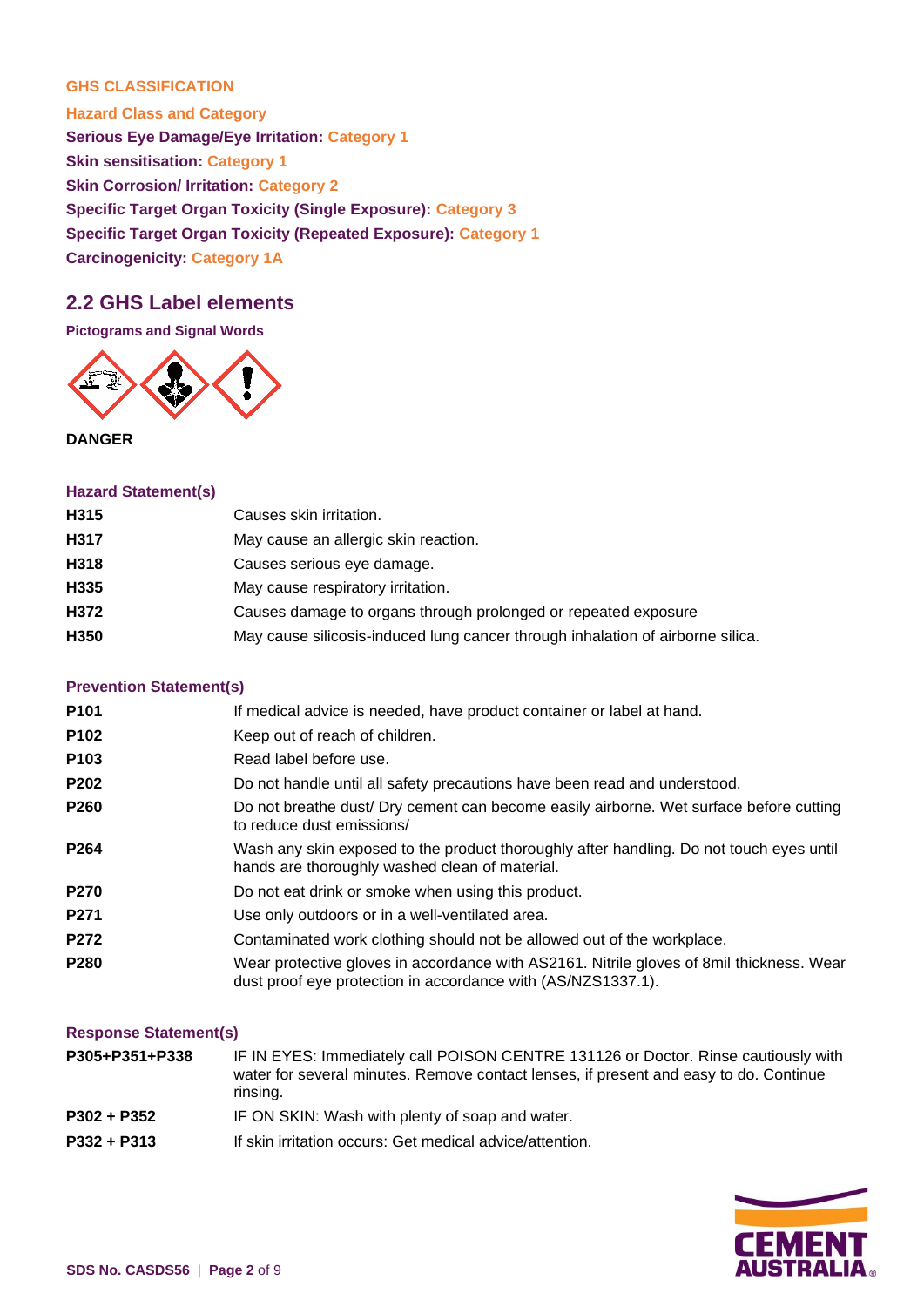| $P304 + P340 + P305$ | IF INHALED: Remove to fresh air and keep at rest in a position comfortable for breathing.                                           |
|----------------------|-------------------------------------------------------------------------------------------------------------------------------------|
| $P305 + P351 + P338$ | IF IN EYES: rinse cautiously with water for several minutes. Remove contact lenses, if<br>present and easy to do. Continue rinsing. |
| $P337 + P313$        | If eye irritation persists: Get medical advice/attention.                                                                           |
| P310                 | Immediately call POISON CENTRE 131126 or Doctor if you feel unwell.                                                                 |
| P321                 | Specific treatment is advised - see first aid instructions.                                                                         |
| P362                 | Take off contaminated clothing and wash before re-use.                                                                              |
| P308+P313            | If exposed or concerned: Get medical advice/attention.                                                                              |

#### **Storage Statement(s)**

| P403+P233 | Store in a well-ventilated place. Keep container tightly closed. |
|-----------|------------------------------------------------------------------|
| P405      | Keep container tightly closed. Store locked up.                  |

#### **Disposal Statement(s)**

**P501** Dispose of unused contents or container as normal general waste or in accordance with jurisdictional regulations.

#### **2.3 Other hazards**

Some susceptible individuals may exhibit an allergic skin response upon exposure to Portland Cement, possibly due to trace amounts of Chromium caused by wet or moist skin or eyes having prolonged contact exposure to dry Portland Cement.

Prolonged exposure to Portland Cement in the wet form can cause serious, potentially irreversible skin or eye damage in the form of chemical burns. The same serious injury can occur if wet or moist skin or eyes have prolonged contact exposure to dry Portland Cement.

# **Section 3: Composition/Information on Ingredients**

The sand in this product is mainly crystalline silica and accounts for the high overall crystalline silica content. All significant constituents are listed below: General Purpose Cement consists of a crystalline mass manufactured from substances mined from the earth's crust. It contains trace amounts of naturally occurring, but potentially hazardous chemical entities including metals such as chromium, nickel, and crystalline silica.

| <b>Chemical Entity</b>                                     | <b>Proportion</b>      | <b>CAS Number</b> |
|------------------------------------------------------------|------------------------|-------------------|
| <b>Washed Sand containing:</b>                             | $80 - 85%$             |                   |
| Crystalline Silica (Quartz)                                | >95%                   | 14808-60-7        |
| Total respirable silica                                    | Below reporting limits | 14808-60-7        |
| Hexavalent Chromium Cr (VI)                                | $<$ 1 ppm              | 18540-29-9        |
| <b>Cement - General Purpose or Blended containing:</b>     | $15 - 20%$             | 65997-15-1        |
| Ground Granulated Blast Furnace slag (where<br>applicable) | 8-80%                  | 65996-69-2        |
| Fly ash (where applicable)                                 | 8-50%                  | 68131-74-8        |
| Hexavalent Chromium Cr (VI)                                | $<$ 10 ppm             | 18540-29-9        |
| Crystalline Silica (Quartz) in ash                         | $<$ 1 up to 10%        | 14808-60-7        |
| Total respirable silica                                    | Below reporting limits | 14808-60-7        |
| Sodium lauryl sulphate                                     | $<0.5\%$               | $151 - 21 - 3$    |
|                                                            |                        |                   |

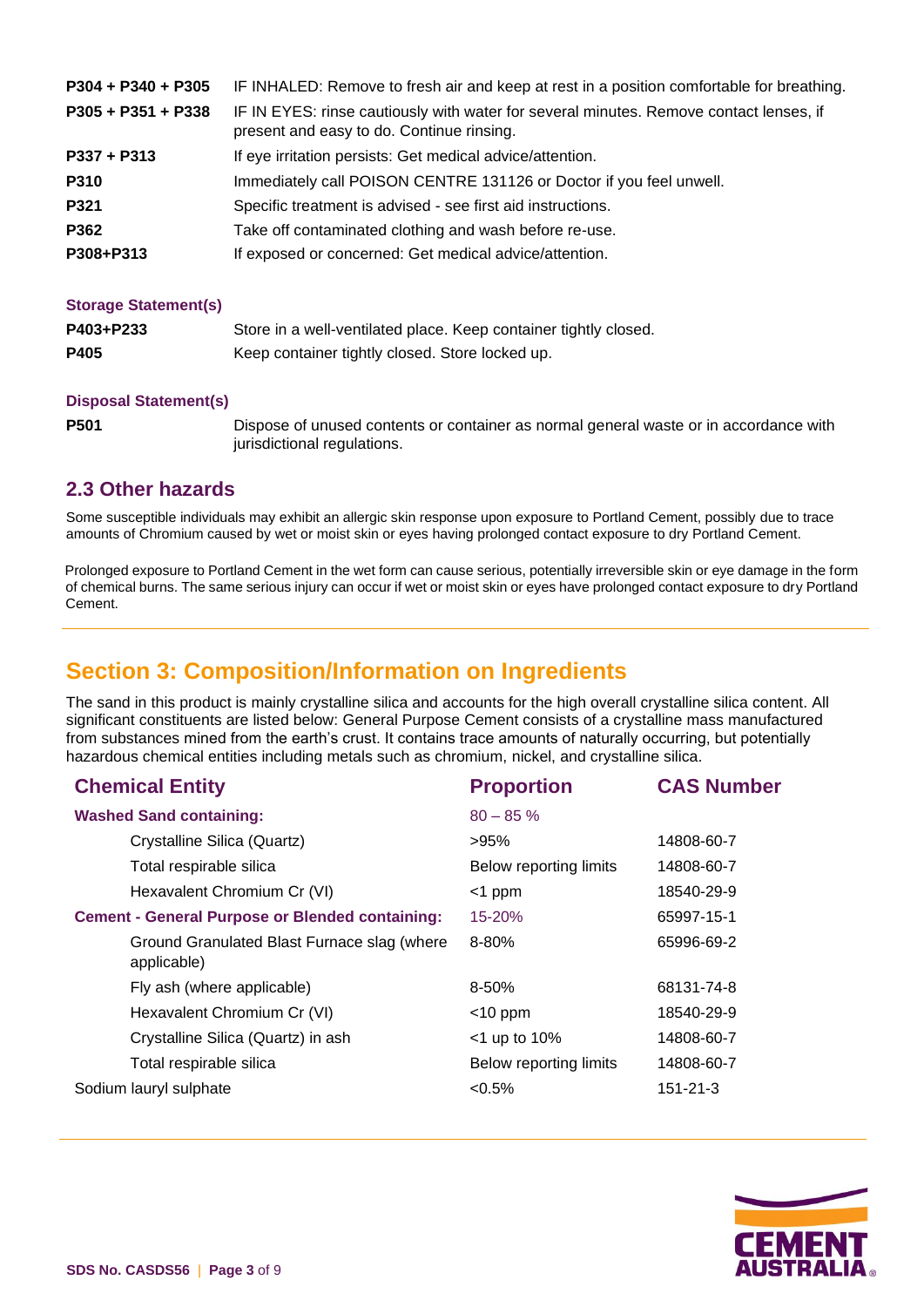# **Section 4: First Aid Measures**

#### **4.1 Description of necessary first aid measures**

| Eyes:                        | Flush thoroughly with flowing water for 15 minutes to remove all traces. If symptoms<br>such as irritation or redness persist, seek medical attention. If wet cement is splashed<br>in the eye, always treat as above, and seek urgent medical attention.                                                                                           |
|------------------------------|-----------------------------------------------------------------------------------------------------------------------------------------------------------------------------------------------------------------------------------------------------------------------------------------------------------------------------------------------------|
| Inhalation:                  | Remove to fresh air, away from dusty area. If symptoms persist, seek medical<br>attention.                                                                                                                                                                                                                                                          |
| <b>Skin:</b>                 | Remove heavily contaminated clothing immediately. Wash material off the skin<br>thoroughly with water. Use a mild soap if available. Shower if necessary. Seek<br>medical attention for persistent irritation or burning of the skin.                                                                                                               |
| <b>Ingestion/Swallowed:</b>  | Rinse mouth and lips with water. Do not induce vomiting, get medical attention<br>showing the Safety Data Sheet and the hazard label. If symptoms persist, contact a<br>Poisons Information Centre on 13 11 26 or a doctor.                                                                                                                         |
| <b>First Aid Facilities:</b> | Eye wash station. Washing facilities with running water/shower.                                                                                                                                                                                                                                                                                     |
| <b>Advice to Doctor:</b>     | Treat symptomatically. Skin contact with wet cement, mortars and slurries may result<br>in irritant dermatitis. Prolonged skin contact with wet cement may result in skin burns<br>12 to 48 hours after exposure. There may be no pain at the time of exposure. If wet<br>cement is splashed into the eye, alkali burns can cause permanent damage. |

#### **4.2 Symptoms caused by exposure.**

Irritating to the eyes, skin, and respiratory system. Chronic over exposure to silica quartz dust may result in silicosis (lung disease). Principal symptoms of silicosis are coughing and breathlessness. Some individuals may exhibit an allergic response upon exposure to this product, possibly due to the trace amounts of chromium present. Crystalline silica is classified as carcinogenic to humans (IARC Group 1), if respirable material is inhaled. Hexavalent chromium compounds are also classified as carcinogenic to humans (IARC Group 1).

Sodium Lauryl Sulfate is safe in formulations designed for discontinuous, brief use followed by thorough rinsing from the surface of the skin. When in prolonged contact with skin, concentrations should not exceed 1 percent.

#### **4.3 Medical attention and special treatment**

Treat as for moderate to strong alkali and symptomatically.

# **Section 5: Fire Fighting Measures**

| <b>Fire/Explosion Hazard:</b>            | None           |  |
|------------------------------------------|----------------|--|
| <b>Hazchem Code:</b>                     | None allocated |  |
| <b>Flammability:</b>                     | Not flammable  |  |
| <b>Extinguishing Media:</b>              | None required  |  |
| <b>Hazards from Combustion Products:</b> | None           |  |
| <b>Special Protective Precautions</b>    | None required  |  |
| and equipment for fire fighters:         |                |  |

# ired

# **Section 6: Accidental Release Measures**

#### **6.1 Personal precautions, protective equipment, and emergency procedure**

Recommended protective clothing when handling product includes gloves (AS2161), boots, long sleeves/pants, eye protection i.e., goggles (AS/NZS1337.1), suitable respirator (AS/NZS1715, 1716).

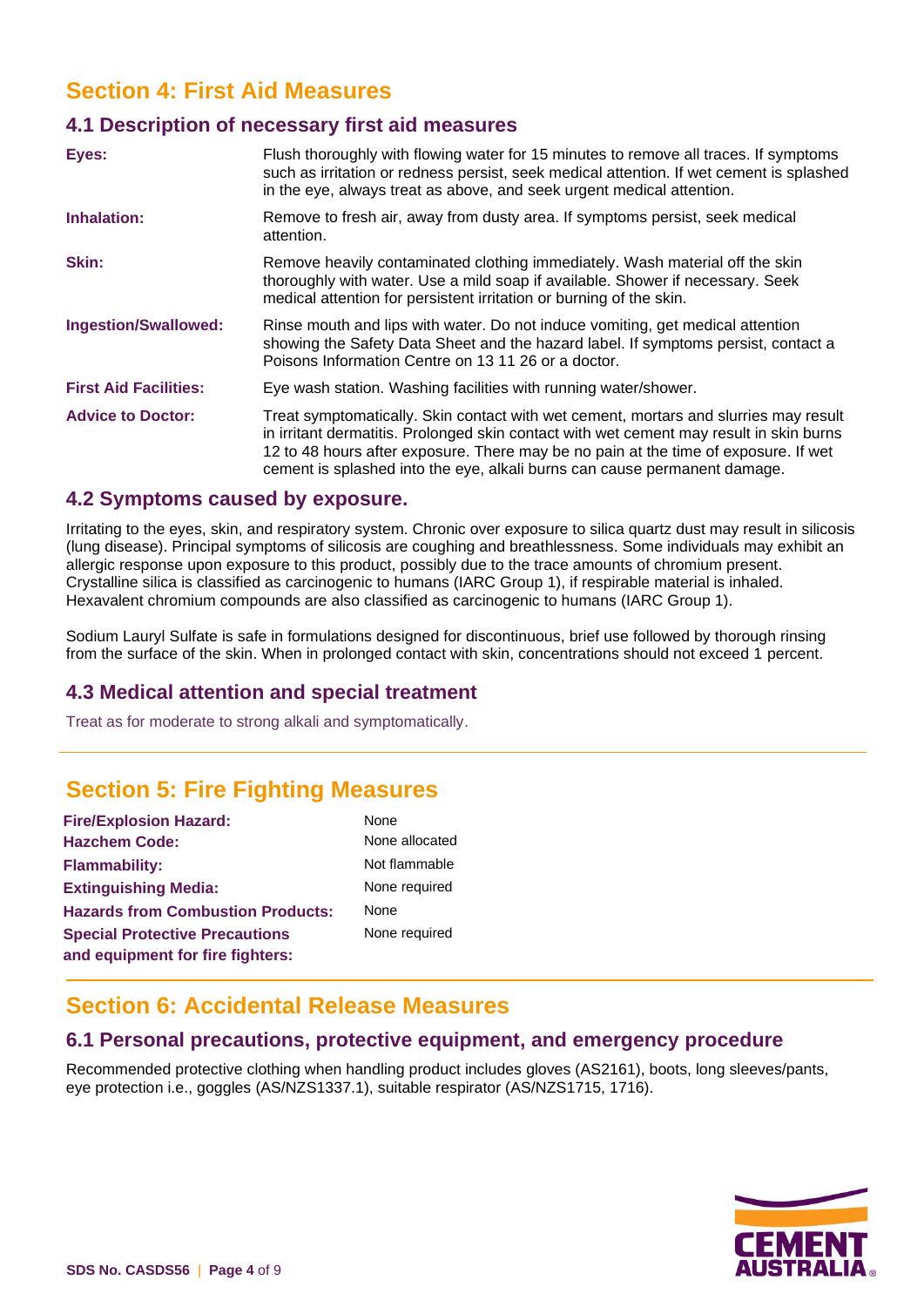#### **6.2 Environmental precautions**

Prevent product from entering storm water and sewer drains.

#### **6.3 Methods and materials for containment and cleaning up.**

Contain spillage, then collect and place in suitable containers for reuse or disposal. Spills are best cleaned up by vacuum device to avoid generating airborne dust. Recommendations on Exposure Control and Personal Protection should be followed during spill clean-up.

**DO NOT USE WATER:** Wetting during clean-up will cause formation of setting cement.

# **Section 7: Handling and Storage**

#### **7.1 Precautions for safe handling**

When supplied in bags these need to be handled in accordance with Hazardous Manual Tasks Code of Practice. Use of safe work practices are recommended to avoid eye or skin contact and inhalation.

Observe good personal hygiene, including washing hands before eating. Prohibit eating, drinking, and smoking in contaminated areas.

#### **7.2 Conditions for safe storage, including any incompatibilities.**

Store in a cool, dry, well-ventilated area, removed from moisture (to prevent hardening), incompatible substances, strong oxidants or acids, foodstuffs and to minimise dust emissions. Ensure packages are adequately labelled, protected from physical damage, and sealed when not in use. Storage in steel or concrete bins and silos, or plastic lined bags, is appropriate.

Store locked up with containers tightly closed.

# **Section 8: Exposure Controls/Personal Protection**

#### **8.1 Exposure control measures**

#### **Exposure standards**

|                                 |           |               | <b>TWA</b>        |       | <b>STEL</b>              |  |
|---------------------------------|-----------|---------------|-------------------|-------|--------------------------|--|
| Ingredient                      | Reference | ppm           | mg/m <sup>3</sup> | ppm   | mg/m <sup>3</sup>        |  |
| Chromium (VI) compounds (as Cr) | SWA (AUS) | $\sim$ $\sim$ | 0.05              | $- -$ | $\overline{\phantom{a}}$ |  |
| <b>Portland Cement</b>          | SWA (AUS) | $- -$         | 10                | $- -$ | $- -$                    |  |
| Quartz (respirable silica)      | SWA (AUS) | $-$           | 0.05              | $- -$ | $- -$                    |  |

#### **Biological limits**

No biological limit values have been entered for this product.

#### **8.2 Engineering controls**

Use outdoors or in well-ventilated areas. Employ natural or mechanical ventilation to maintain exposure within applicable limits. Where an inhalation risk exists, mechanical extraction ventilation is recommended.

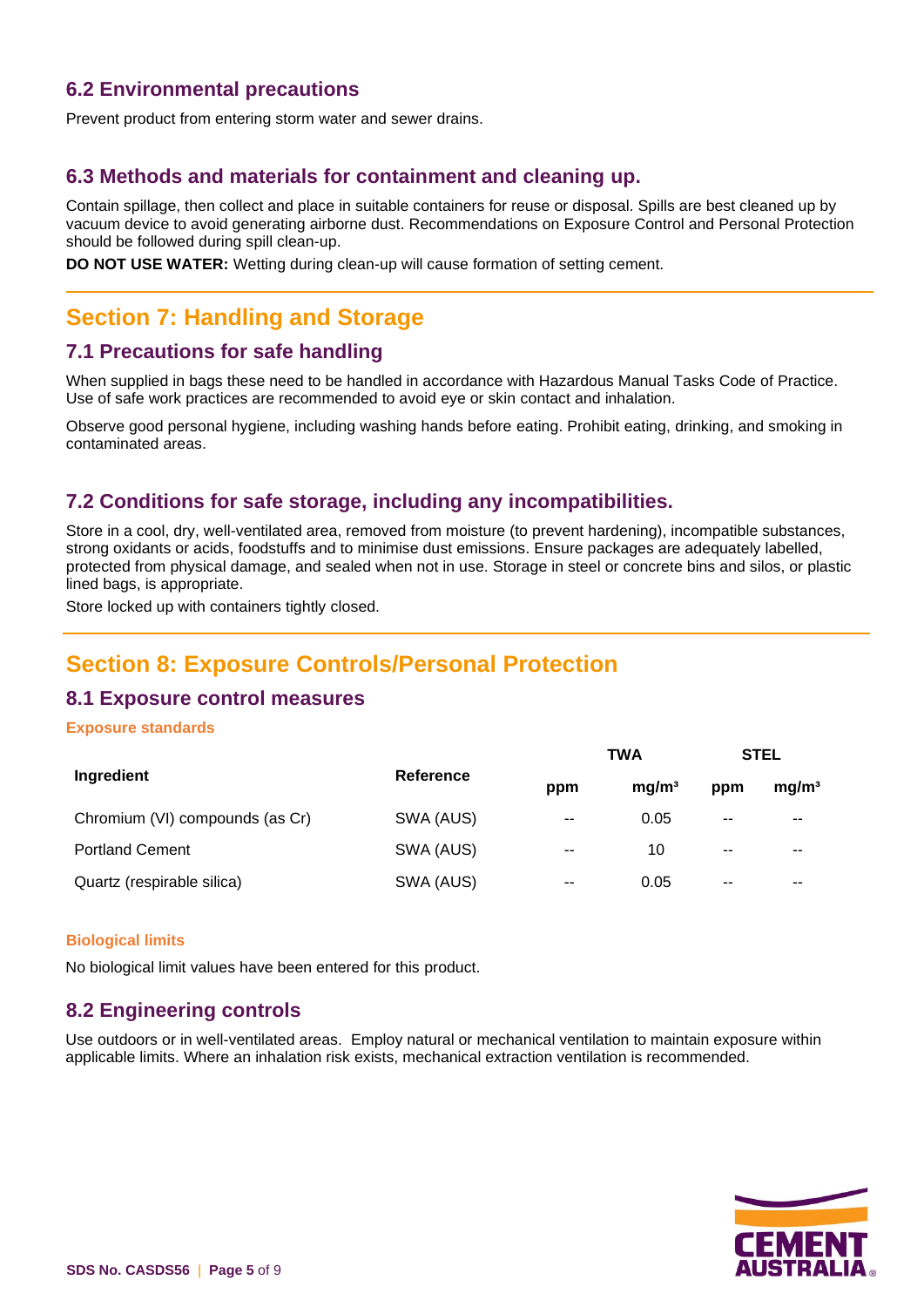#### **8.3 Individual protection measures**

Avoid inhalation. Use in well-ventilated areas. Where an inhalation risk exists, mechanical extraction ventilation is recommended. Maintain dust levels below the recommended exposure standard.

#### **PPE**

| Eyes / Face:        | Safety glasses with side shields or protective goggles should be worn while using this product.<br>For extremely dusty conditions, non-vented goggles or goggles with indirect venting are<br>recommended. Avoid contact lens wear when using this product.                                                                                                                                                                                                                                     |
|---------------------|-------------------------------------------------------------------------------------------------------------------------------------------------------------------------------------------------------------------------------------------------------------------------------------------------------------------------------------------------------------------------------------------------------------------------------------------------------------------------------------------------|
| Body/Skin:          | Long sleeved shirts and trousers should be worn while using this material. Avoid direct contact<br>with skin. If working in dusty conditions, impervious over garments are recommended.                                                                                                                                                                                                                                                                                                         |
| Hands:              | Protective gloves with wrist/arm cuffs should be worn to avoid direct contact with skin Wear PVC,<br>rubber, or cotton gloves when handling material to prevent skin contact.                                                                                                                                                                                                                                                                                                                   |
| <b>Respiratory:</b> | If exposure levels cannot be maintained below acceptable limits, suitable particulate-filtering<br>facemasks or respirators approved by MSHA/NIOSH should be worn in accordance with the<br>user's respiratory protection program and OSHA/MSHA guidelines. Where an inhalation risk<br>exists wear a Class P1 (Particulate) respirator, dependent on a site-specific risk assessment. Use<br>only respirators that bear the Australian Standards mark and are fitted and maintained correctly. |

# **Section 9: Physical and Chemical Properties**

| Appearance:                   | A grey sandy mixture of fine and coarse solid particles                                   |
|-------------------------------|-------------------------------------------------------------------------------------------|
| Odour:                        | No distinctive odour                                                                      |
| <b>Boiling/Melting Point:</b> | Melting point >1200°C                                                                     |
| <b>Vapour Pressure:</b>       | Not applicable                                                                            |
| <b>Specific Gravity:</b>      | 2.75                                                                                      |
| <b>Flash Point:</b>           | Not applicable                                                                            |
| <b>Solubility in Water:</b>   | Slight, reacts on mixing with water forming an alkaline (caustic) solution ( $pH > 11$ ). |
| <b>Particle Size:</b>         | Up to 50% of the fresh dry material may be respirable (below 10 microns)                  |

# **Section 10: Stability and Reactivity**

Mortar Mixes are stable, compatible with most other building materials, will not decompose into hazardous byproducts and does not polymerise.

| <b>Chemical Stability:</b>               | Chemically stable                     |
|------------------------------------------|---------------------------------------|
| <b>Conditions to Avoid:</b>              | Keep free of moisture during storage. |
| <b>Incompatible Materials:</b>           | <b>None</b>                           |
| <b>Hazardous Decomposition Products:</b> | <b>None</b>                           |
| <b>Hazardous Reactions:</b>              | None                                  |

# **Section 11: Toxicological Information**

General Purpose Cements are stable substances, compatible with most other building materials, will not decompose into hazardous by-products and do not polymerise.

There is no direct toxicological data on this product. Health effects information is based on reported effects in use from overseas and Australian reports on mixtures of Portland Cements and sand.

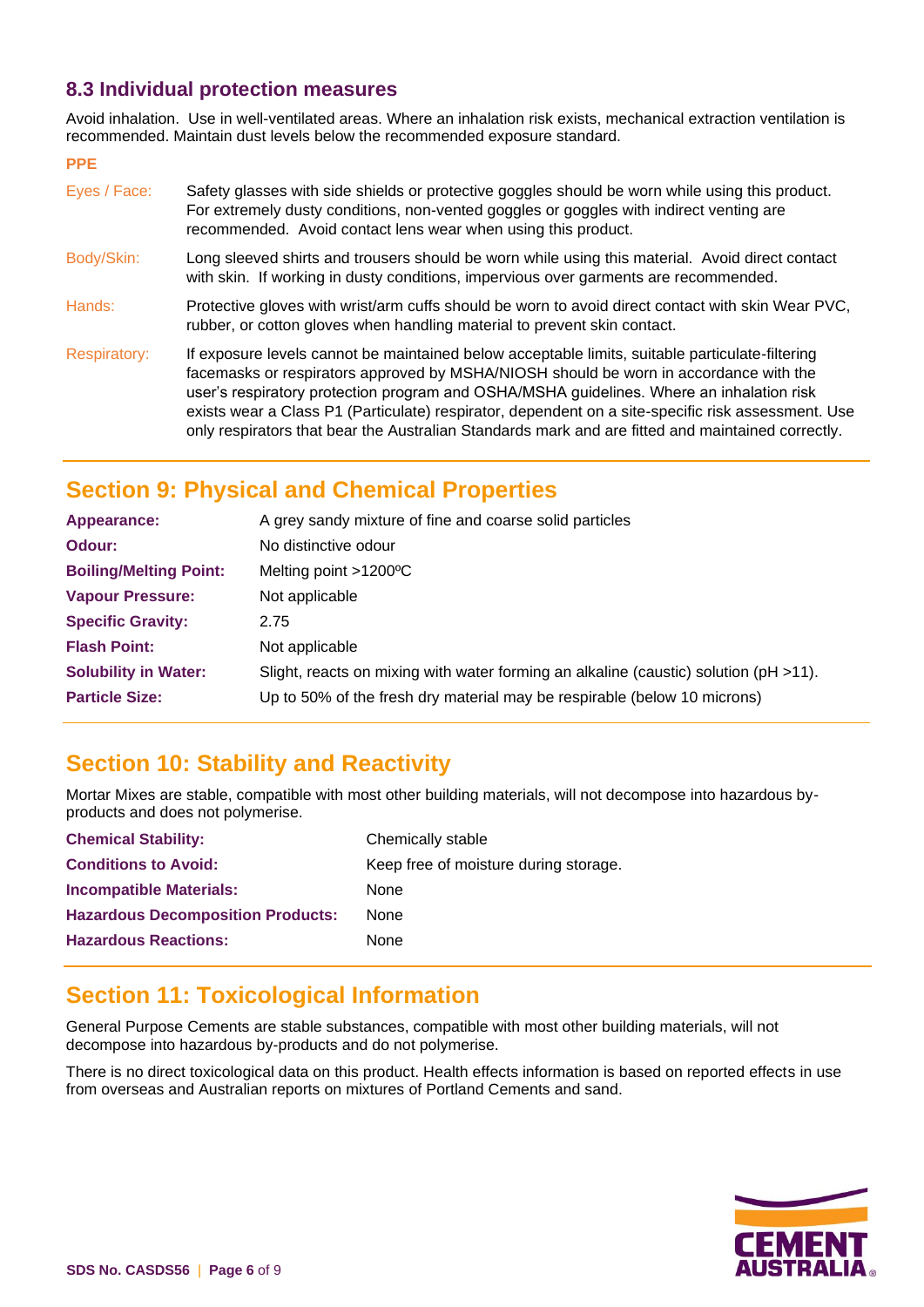# **11.1 Early onset symptoms related to exposure.**

| <b>Ingestion/Swallowing</b> | Mildly abrasive and corrosive to mouth and throat if swallowed. May cause<br>nausea, stomach cramps and constipation                                                                                                                                                                                                                                                                                                                                                                                                          |
|-----------------------------|-------------------------------------------------------------------------------------------------------------------------------------------------------------------------------------------------------------------------------------------------------------------------------------------------------------------------------------------------------------------------------------------------------------------------------------------------------------------------------------------------------------------------------|
| <b>Inhalation</b>           | Irritating to the respiratory system. Over exposure may result in irritation of the<br>nose and throat, with coughing. High level exposure may result in breathing<br>difficulties. Pre-existing upper respiratory and lung diseases including asthma<br>and bronchitis may be aggravated.                                                                                                                                                                                                                                    |
| <b>Eye Exposure</b>         | Causes serious eye damage. Irritating and corrosive to the eyes and may cause<br>alkaline burns. Cement dust is irritating to the eyes. Exposure to dust may<br>aggravate existing eye irritations. Contact with moisture in the eyes may result in<br>irritation, flow of tears, pain, redness, conjunctivitis, and possible alkaline burns<br>aided by mechanical irritation and abrasion. Exposure to wet cement can cause<br>serious, potentially irreversible eye damage in the form of chemical burns.                  |
| <b>Skin Exposure</b>        | Irritating to the skin. Direct contact with powder or wetted form may result in<br>irritation, rash and dermatitis. Prolonged exposure to wet cement can cause<br>serious, potentially irreversible skin damage in the form of chemical burns. Within<br>12 to 48 hours (after one- to six-hour exposures) possible first, second- or third-<br>degree burns may occur. There may be no obvious pain at the time of the<br>exposure. Chronic skin disorders may be aggravated by exposure to dust or<br>contact with product. |

# **11.2 Delayed health effects from exposure.**

| <b>Ingestion/Swallowing</b> | Mildly abrasive and corrosive to mouth and throat if swallowed. May cause<br>nausea, stomach cramps and constipation                                                                                                                                                                                                                                                                                                                                                                                                              |
|-----------------------------|-----------------------------------------------------------------------------------------------------------------------------------------------------------------------------------------------------------------------------------------------------------------------------------------------------------------------------------------------------------------------------------------------------------------------------------------------------------------------------------------------------------------------------------|
| <b>Inhalation</b>           | Repeated exposure to the dust may result in increased nasal and respiratory<br>secretions and coughing. Inflammation of lining tissue of the respiratory system<br>may follow repeated exposure to high levels of dust, with increased risk of<br>bronchitis and pneumonia.                                                                                                                                                                                                                                                       |
|                             | Repeated exposure to respirable silica may result in pulmonary fibrosis (silicosis).<br>Silicosis is a fibronodular lung disease caused by deposition in the lungs of fine<br>respirable particles of crystalline silica. Principal symptoms of silicosis are<br>coughing and breathlessness. In the wet state, the likelihood of an inhalation<br>hazard is reduced.                                                                                                                                                             |
| <b>Eye Exposure</b>         | Dust may cause irritation and inflammation of the cornea.                                                                                                                                                                                                                                                                                                                                                                                                                                                                         |
| <b>Skin Exposure</b>        | Irritating to the skin. Direct contact with powder or wetted form may result in<br>irritation, rash and dermatitis. Prolonged exposure to wet cement can cause<br>serious, potentially irreversible skin damage in the form of chemical burns. Within<br>12 to 48 hours (after one- to six-hour exposures) possible first, second- or third-<br>degree burns may occur. There may be no obvious pain at the time of the<br>exposure. Chronic skin disorders may be aggravated by exposure to dust or<br>contact with product.     |
| <b>Carcinogenicity</b>      | This product contains crystalline silica which is classified as carcinogenic to<br>humans (IARC Group 1). However, there is sufficient information to conclude that<br>the relative risk of lung cancer is increased in persons with silicosis. Therefore,<br>preventing the onset of silicosis will also reduce the cancer risk. Epidemiological<br>studies have shown that smoking increases the risk of bronchitis, silicosis<br>(scaring of the lung) and lung cancer in persons exposed to respirable crystalline<br>silica. |
|                             | Hexavalent chromium compounds are also classified as carcinogenic to humans<br>(IARC Group 1). However due to the trace amounts present, no adverse effects<br>are expected due to this component. In the wet state, the likelihood of an<br>inhalation hazard is reduced.                                                                                                                                                                                                                                                        |

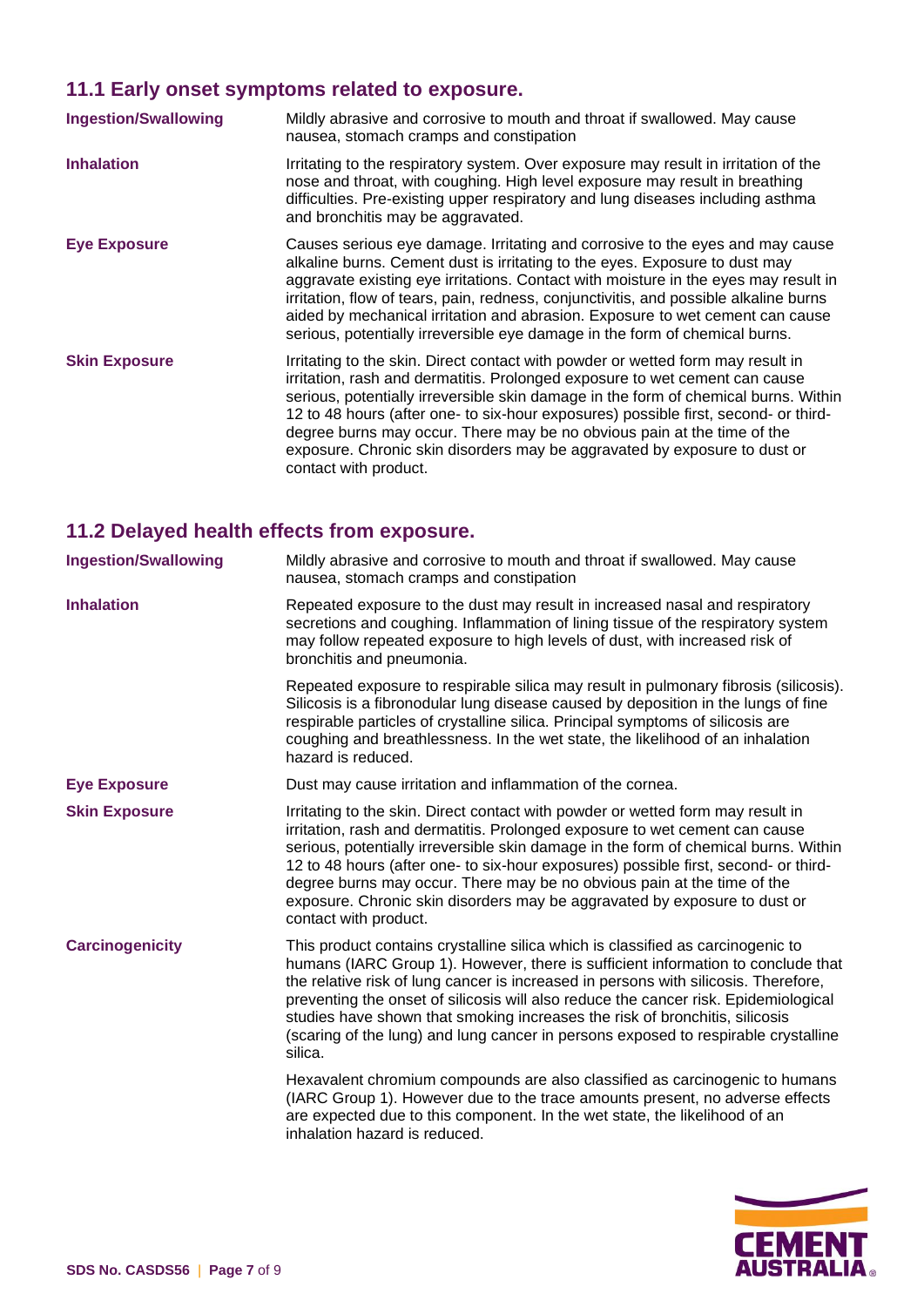| <b>Components</b>           | <b>Toxicity</b>                                              | <b>Carc: IARC Carc: NTP</b> |              | <b>Carc: OSHA</b> |
|-----------------------------|--------------------------------------------------------------|-----------------------------|--------------|-------------------|
| Crystalline Silica (Quartz) | Oral LD50 Rat >22,500 mg/kg<br>LC50 Carp >10,000 mg/L (72 h) | Group 1                     | <b>Known</b> | Not listed        |

# **Section 12: Ecological Information**

| <b>Ecotoxicity:</b>                   | Product forms an alkaline slurry when mixed with water. Based on available<br>data, classification criteria is not met, and there is a high probability that the<br>product is not acutely harmful to aquatic organisms. However, due to the<br>high pH of Portland Cement, the pH of waterways may be increased with<br>adverse effects on aquatic life. This product is non-toxic to aquatic<br>organisms when present as a cured solid. |
|---------------------------------------|--------------------------------------------------------------------------------------------------------------------------------------------------------------------------------------------------------------------------------------------------------------------------------------------------------------------------------------------------------------------------------------------------------------------------------------------|
| <b>Bio accumulative potential:</b>    | This product is not expected to bioaccumulate.                                                                                                                                                                                                                                                                                                                                                                                             |
| <b>Persistence and Degradability:</b> | Product is persistent and would have a low degradability.                                                                                                                                                                                                                                                                                                                                                                                  |
| <b>Mobility:</b>                      | A low mobility would be expected in a landfill situation.                                                                                                                                                                                                                                                                                                                                                                                  |

# **Section 13: Disposal Considerations**

Reuse or recycle where possible. Trade Mortar can be treated as a common waste for disposal to an approved landfill site, in accordance with local authority guidelines. Alternatively, ensure product is covered with moist soil to prevent dust generation.

Keep material out of storm water and sewer drains.

Measures should be taken to prevent dust generation during disposal, and exposure and personal precautions should be observed (see above)

# **Section 14: Transport Information**

Transportation is done in bulk or bag form by Ship, Rail and Road.

| None allocated                      |
|-------------------------------------|
| None allocated                      |
| None allocated                      |
| None allocated                      |
| Avoid generating and breathing dust |
| None allocated                      |
|                                     |

# **Section 15: Regulatory Information**

#### **15.1 Regulations/legislation specific for the mixture**

**Poison schedule** A poison schedule number has not been allocated to this product using the criteria in the Standard for the Uniform Scheduling of Medicines and Poisons (SUSMP).

#### **Inventory listings AUSTRALIA: AICS (Australian Inventory of Chemical Substances)**

All components are listed on AICS or are exempt.